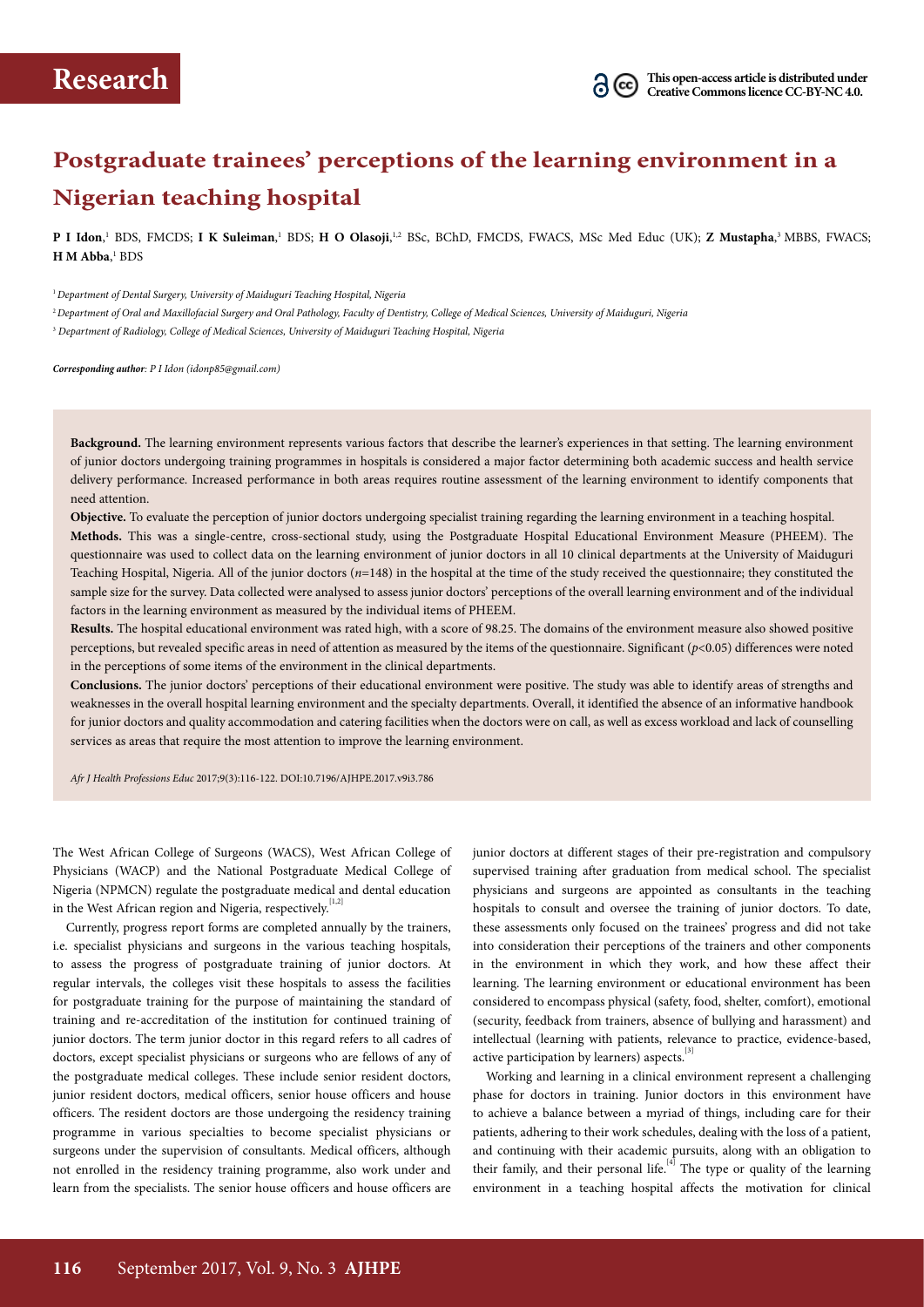training, knowledge base and performance of junior doctors.<sup>[5,6]</sup> The teaching hospital has the responsibility of providing satisfactory education for its junior doctors, with the aim of improving the services they render to the public.<sup>[7]</sup> Since recognising the importance of the quality of the learning environment of teaching hospitals in postgraduate medical education, the topic has received increased attention in the literature.<sup>[8-10]</sup> Problems of junior doctors in the learning environment have been noted to include lack of clear objectives regarding the curriculum and its scope. The focus has been on knowledge acquisition, with little emphasis on problem-solving skills. Other problems noted have included high workload, leaving little time for academic activities, as well as the more talked-about teaching-byhumiliation method employed by trainers.<sup>[11]</sup>

 $Roff<sup>[12]</sup>$  constructed and validated the Postgraduate Hospital Educational Environment Measure (PHEEM) for hospital-based junior doctors in the UK. This tool is considered reliable for evaluating the quality of the educational environment of teaching hospitals, and has been used to measure the educational environment for junior doctors in several countries.[5,6,12,13] The lack of empirical data means that little is known about the way junior doctors perceive their learning environment. Also, it provides an additional needed input on facilities and learning environment as perceived by the trainees. Postgraduate regulatory bodies may use this as part of the assessment tools for the accreditation and re-accreditation of teaching hospitals for the training of junior doctors. The aim of this study was therefore to evaluate the perceptions of junior doctors regarding the learning environment at the University of Maiduguri Teaching Hospital (UMTH), Nigeria, by using PHEEM. The results of this study can serve as a basis for improvement and for future evaluation/comparison of trainees' perceptions of Nigerian postgraduate medical and dental education.

The study therefore set out to determine:

- the junior doctors' perceptions of the hospital learning environment at **UMTH**
- the effect of area of specialty on the perceptions of the learning environment
- the effect of gender on the perceptions of the learning environment.

### **Methods**

### **Study setting**

The study was conducted at UMTH, which is the main tertiary health centre in North-Eastern Nigeria. It is located in Maiduguri, a semi-urban settlement and the capital of Borno State. The hospital serves as a major referral centre for the North-Eastern states and as a training centre for junior doctors in several specialties. Currently, the hospital carries out training of junior doctors in 10 specialty departments: dental surgery, general outpatients, ophthalmology, ear nose and throat, internal medicine, obstetrics and gynaecology, paediatrics, pathology, radiology and surgery.

### **Study design and recruitment of participants**

The study employed a cross-sectional research approach in assessing the perceptions of the participants with regard to the hospital learning environment. Employing a census survey method of sampling, all doctors below the grade rank of consultant in the various hospital departments and specialties at the time of the study in 2014 were included and constituted the study population. These included the resident doctors, medical officers, senior house officers and house officers. The participants were recruited individually into the study in their departments following an introduction of the objective of the study.

### **Data collection method**

The study used two self-administered questionnaires to collect data from the participants. The first consisted of short structured questions constructed to collect demographical information, such as the participant's gender, age group, training grade, year in current grade and specialty. Information on the participant's perception of the hospital's learning environment was collected with the PHEEM questionnaire. The researchers distributed questionnaires to all the participants by hand and retrieved the completed questionnaires in the same way. To achieve confidentiality, the data obtained from the participants did not include their names and therefore cannot be linked to any individual participant.

PHEEM, as an assessment tool for the learning environment, is simple and practical, taking ˂5 minutes to complete, and has been validated in several studies, with reliability values of 0.92 and 0.93 using Cronbach's alpha.<sup>[6,12,13]</sup> The questionnaire consists of 40 items with regard to learning environment, divided into three subscales, i.e. perception of role autonomy; perception of teaching; and perception of social support. Responses to each statement were indicated on a 5-point Likert scale as follows: 0 for strongly disagree, 1 for disagree, 2 for uncertain, 3 for agree and 4 for strongly agree. The maximum possible score is 4 or 160 and the minimum is 0 for item score and overall scores, respectively, with higher scores indicating a better educational environment. Four of the 40 items (items 7, 8, 11 and 13) are negative statements and were scored in reverse. Three of the items were modified to suit the context in which the study was being carried out. Item 7 ('There is racism in this post') was not applicable, as most of the junior doctors are Nigerians, but of different tribes. The item was therefore modified to read, 'There is racism/tribalism in this post'. Item 11 ('I am bleeped inappropriately') was also modified because junior doctors are either required to stay in the emergency department or call rooms when on duty, or are fetched at their residence in the hospital quarters when the need arises. This was modified to read, 'I am called inappropriately'. Also, item 17 was modified to read, 'My hours of work conform to the civil service rule', as applicable in the country.

#### **Data analysis**

Analysis of the data obtained was performed using the Statistical Package for Social Sciences (SPSS) version 17.0 (SPSS Inc., USA). Descriptive statistics were reported in the form of frequencies, percentages, means, and standard deviations (SDs). Student's *t*-test was used to compare the item mean and overall PHEEM scores between the genders, while analysis of variance (ANOVA) statistics was used to analyse mean scores of items and overall scores among the training grades and specialties. Statistical significance was inferred at *p*<0.05.

#### **Ethical approval**

The Research and Ethical Committee of the hospital approved the study (ref. no. UMTH/REC/17/0089) before commencement. A detailed explanation was given to each participant, with assurance of confidentiality regarding data collection and analysis. To achieve such confidentiality, names of participants were not included in the data collected. In data analysis, participants were assured that information provided will be deidentified by aggregating responses of individuals into groups and reporting them as means and SDs. Participation was voluntary, with consent sought and obtained from each participant included in the study.

#### **Results**

Of the 148 participants, 108 (66 males and 42 females) completed and returned the questionnaires – a response rate of 73%. Data were received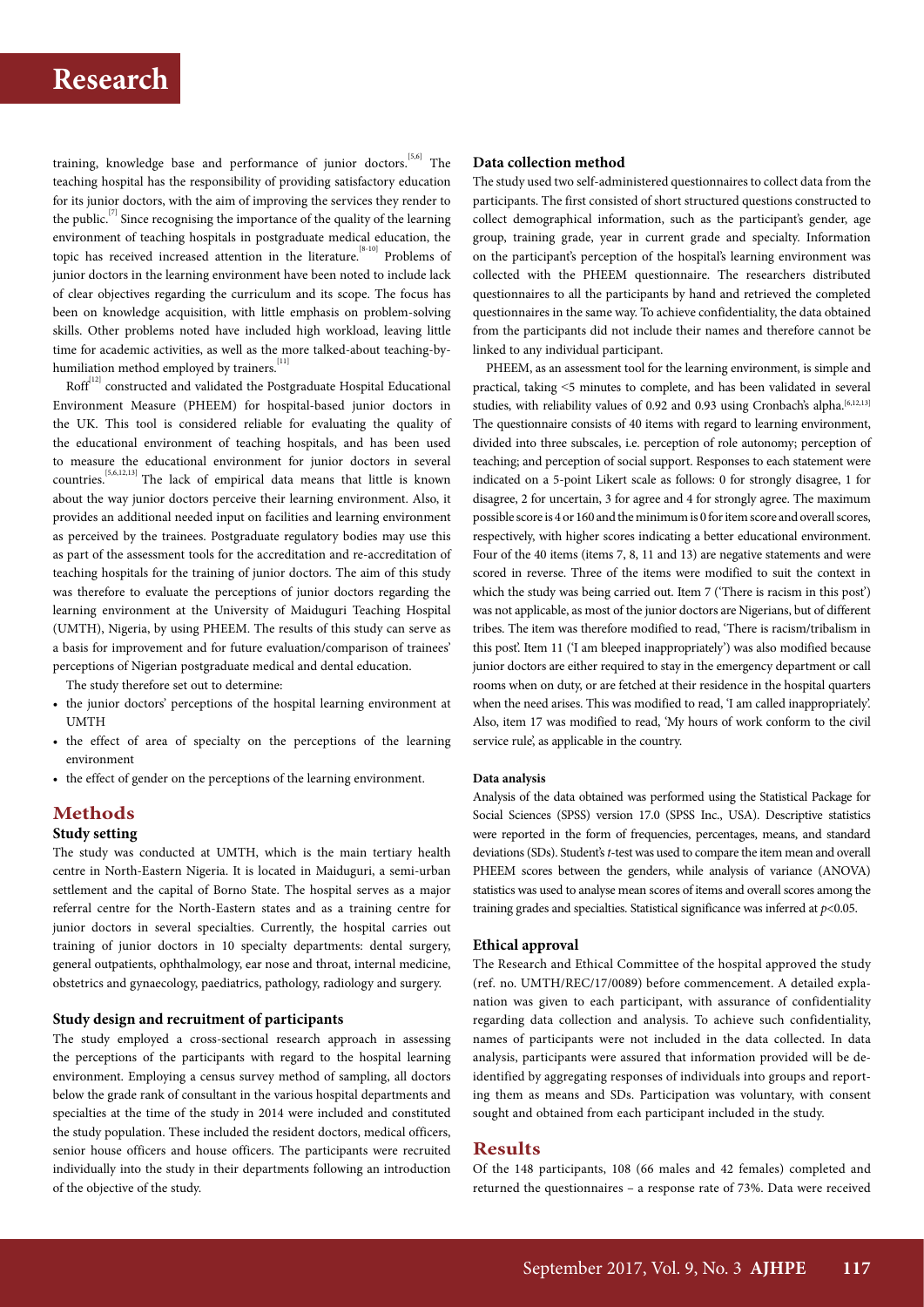from all 10 specialty departments of the hospital. The highest response rates were recorded from the ophthalmology, radiology and dental specialties, and the lowest rate (50%) from the surgery specialty. The number of junior doctors in the specialty areas ranged from 2 to 17, distributed among the various cadres of junior doctors, house officers, senior house officers, medical officers, junior registrars and senior registrars (Table 1).

The mean scores and SDs of the 40 items of the PHEEM questionnaire are shown in Table 2. The lowest item score was 1.08 for item 26 ('There are adequate catering facilities when I'm on call'), while the highest was 3.16 ('I have good collaboration with other doctors in my grade'). Items 9 and 32 were scored less than average (2.0) in the perception of the autonomy domain. Items 20, 26 and 38, relating to social support, were also ˂2.0. These items indicate problem areas in the learning environment. All other items had scores within the range of 2 - 3 ('A more supportive/suitable educational environment, but with need for enhancement'), while only item 29 ('I feel part of a team working here') in the autonomy section and items 7, 13 and 16 in the social support section had scores >3.0.

An overall score of 98.25 was obtained, with a score of 34.52 for perception of autonomy, 37.91 for perception of teaching and 25.76 for perception of social support (Table 3). Also shown in Table 3 are the various domain scores and overall scores for the different specialties. More items were reported with below-average scores in the obstetrics and gynaecology and paediatrics specialties, while dental surgery and ophthalmology did not score less than average for any of the items (Table 4).

| Demographic distribution      | Frequency (%) |
|-------------------------------|---------------|
| Gender                        |               |
| Male                          | 66(61.1)      |
| Female                        | 42 (38.9)     |
| Total                         | 108 (100)     |
| Training level                |               |
| House officer                 | 26(24.1)      |
| Senior house officer          | 5(4.6)        |
| Medical officer               | 22(20.4)      |
| Junior registrar              | 36(33.3)      |
| Senior registrar              | 19(17.6)      |
| Total                         | 108 (100)     |
| Specialty                     |               |
| Dental surgery                | 16(14.8)      |
| Medicine                      | 14(13.0)      |
| Obstetrics and gynaecology    | 10(9.3)       |
| Pathology                     | 9(8.3)        |
| Paediatrics                   | 17(15.7)      |
| Surgery                       | 10(9.3)       |
| Radiology                     | 14(13.0)      |
| Ophthalmology                 | 2(1.9)        |
| Ear, nose and throat          | 3(2.8)        |
| General outpatient department | 13(12.0)      |
| Total                         | 108 (100)     |

Using Kruskal-Wallis (data normally distributed) one-way analysis of variance (ANOVA), comparison of these scores among the specialties and the training grades did not show any statistically significant difference, with *p*=0.055 and *p*=0.478, respectively. The Mann-Whitney *U*-test for domain (perception of role autonomy, *p*=0.796; perception of teaching, *p*=0.186; perception of social support, *p*=0.867) and overall scores between the genders also did not show statistically significant differences (*p*=0.592). However, differences were noticed using one-way ANOVA in item scores among the specialties (Table 5). Post-hoc analysis using the Tukey honest significance difference (HSD) (equal variance assumed) and Games-Howell (equal variance assumption not met) statistics revealed the specialties with significant differences.

Junior doctors in radiology had a significantly better perception (mean 3.29 (SD 0.47)) of the appropriate level of responsibility (item 5) compared with those in internal medicine (2.14 (1.01)). Dental surgery (1.19 (0.98)) and internal medicine (1.21 (1.12)) specialties rated item 9 significantly lower than obstetrics and gynaecology (2.80 (0.92)). The doctors in radiology (3.07 (0.73)) and obstetrics and gynaecology (3.50 (0.71)) gave significantly better ratings to item 14 than respondents from internal medicine (1.86 (1.09)), dental surgery (2.19 (1.11)) and paediatrics (2.12 (0.93).

The perceptions of junior doctors in ophthalmology (3.00 (0.00)) and radiology (3.14 (0.77)) about their hours of work conforming to the civil service rule were significantly better than those of their colleagues in internal medicine (2.00 (0.96)) and surgery (1.10 (0.88)). Item 26 revealed a statistically significant difference among the specialties (*p*=0.013). A posthoc Tukey HSD test revealed a significant difference between respondents in radiology (2.00 (1.24)) and those in obstetrics and gynaecology (0.50 (0.71)) and surgery (0.60 (0.52)) regarding the quality of the catering service while on call.

Paediatric (1.29 (1.21)) and obstetrics and gynaecology (0.60 (1.00)) specialties had a greater level of disagreement with item 32 ('My workload in this job is fine') compared with the response from dental surgery (2.81 (1.05)), pathology (2.78 (0.67)), radiology (2.79 (0.80)) and ophthalmology (3.00 (0.00)). Respondents from ophthalmology (3.00 (0.00)) rated the mentoring skills of their teachers significantly higher than the junior doctors in paediatrics (2.00 (1.06)) and there was also better feedback from them than from junior doctors in the general outpatient department (GOPD) (1.85 (0.99)).

### **Discussion**

This study used PHEEM to assess the educational environment of junior doctors in a teaching hospital setting involving all the specialty departments. It also included junior doctors who are not yet in the residency programme, e.g. medical officers, senior house officers and house officers. From the results it was evident that PHEEM is a reliable tool for assessing the strengths and weaknesses of the postgraduate hospital training environment.<sup>[14]</sup>

The learning environment in the hospital was valued fairly well by the junior doctors, but with room for improvement, as shown by a score of 98.25, corresponding to the 'more positive than negative environment' according to the criteria proposed by  $PHEEM$ .<sup>[12]</sup> The three subscale scores also revealed that there was a more positive perception towards the role of autonomy, and that the perceptions of teaching were moving in the right direction. Furthermore, it was found that the perceptions of social support had more positives than negatives.

The lowest recorded item score was 1.08 (item 26: 'There are adequate catering facilities when I am on call') and the highest was 3.16 (item 16: 'I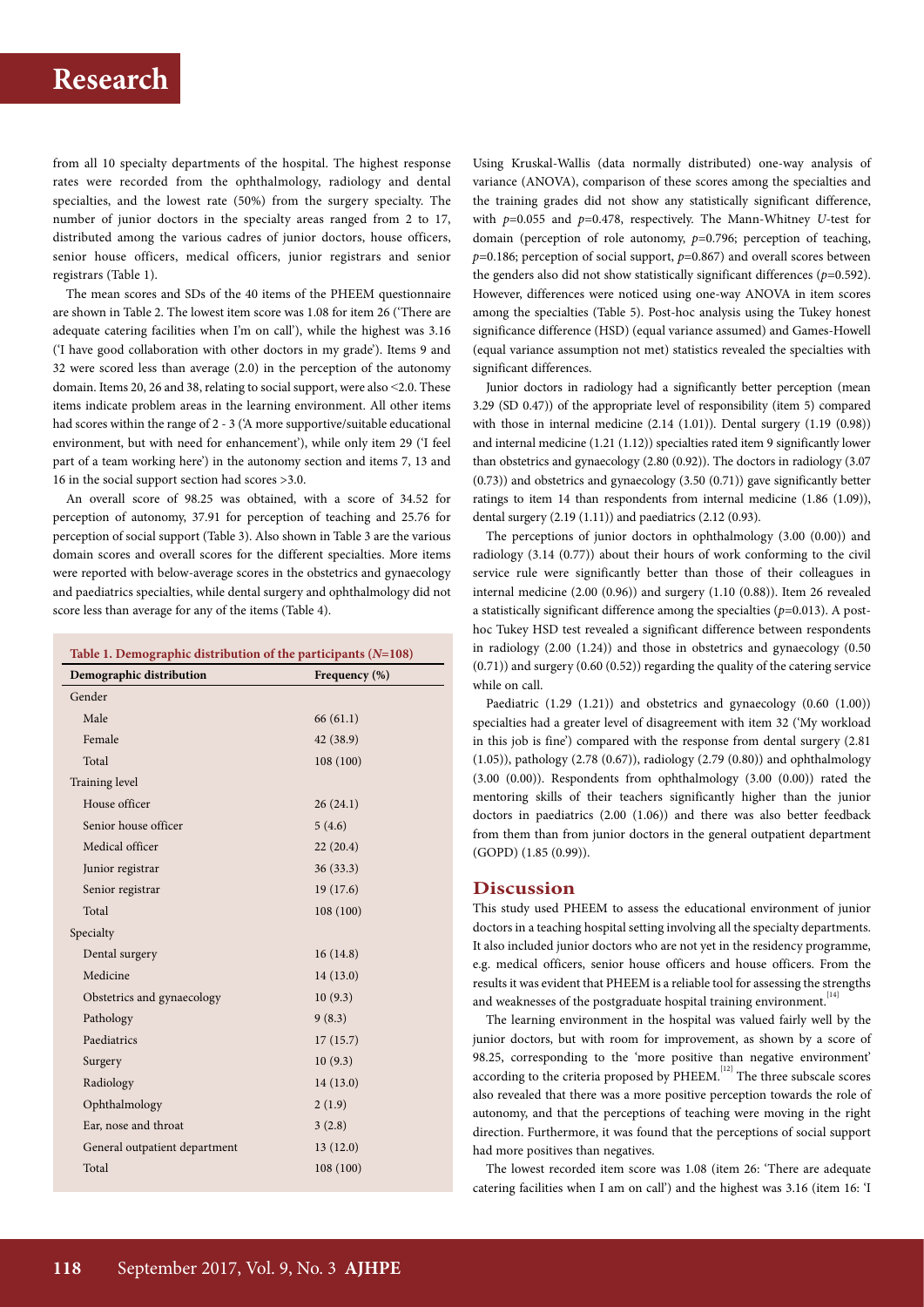|                        | Table 2. Mean scores of each item of the PHEEM questionnaire                                                   |            |
|------------------------|----------------------------------------------------------------------------------------------------------------|------------|
| Item                   | Domain                                                                                                         | Mean (SD)  |
|                        | Perception of role of autonomy                                                                                 |            |
| $\mathbf{1}$           | I have a contract of employment that provides information about hours of work                                  | 2.20(1.17) |
| 4                      | I had an informative induction programme                                                                       | 2.07(1.13) |
| 5                      | I have the appropriate level of responsibility in this post                                                    | 2.81(0.98) |
| 8                      | I have to perform inappropriate tasks                                                                          | 2.38(1.15) |
| 9                      | There is an informative junior doctors' handbook                                                               | 1.75(1.08) |
| 11                     | I am called inappropriately                                                                                    | 2.56(1.05) |
| 14                     | There are clear clinical protocols in this post                                                                | 2.44(1.00) |
| 17                     | My hours of work conform to the civil service rule                                                             | 2.19(1.22) |
| 18                     | I have the opportunity to provide continuity of care                                                           | 2.86(0.63) |
| 29                     | I feel part of a team working here                                                                             | 3.01(0.83) |
| 30                     | I have opportunities to acquire appropriate practical procedures for my grade                                  | 2.81(0.83) |
| 32                     | My workload in this job is fine                                                                                | 1.96(1.30) |
| 34                     | The training in this post makes me feel ready to be a senior registrar/consultant                              | 2.62(0.92) |
| 40                     | My clinical teachers promote an atmosphere of mutual respect                                                   | 2.82(0.98) |
| Perception of teaching |                                                                                                                |            |
| 2                      | My clinical teachers set clear expectations                                                                    | 2.73(1.01) |
| 3                      | I have protected educational time in this post                                                                 | 2.21(1.11) |
| 6                      | I have good clinical supervision at all times                                                                  | 2.28(1.11) |
| 10                     | My clinical teachers have good communication skills                                                            | 2.94(0.86) |
| 12                     | I am able to participate actively in educational events                                                        | 2.82(0.91) |
| 15                     | My clinical teachers are enthusiastic                                                                          | 2.80(0.83) |
| 21                     | There is access to an educational programme relevant to my needs                                               | 2.16(1.06) |
| 22                     | I get regular feedback from seniors                                                                            | 2.48(0.89) |
| 23                     | My clinical teachers are well organised                                                                        | 2.51(1.05) |
| 27                     | I have enough clinical learning opportunities for my needs                                                     | 2.03(1.13) |
| 28                     | My clinical teachers have good teaching skills                                                                 | 2.91(0.76) |
| 31                     | My clinical teachers are accessible                                                                            | 2.77(0.97) |
| 33                     | Senior staff utilise learning opportunities effectively                                                        | 2.25(0.93) |
| 37                     | My clinical teachers encourage me to be an independent learner                                                 | 2.74(0.97) |
| 39                     | My clinical teachers provide me with good feedback on my strengths and weaknesses                              | 2.28(1.05) |
|                        | Perception of social support                                                                                   |            |
| 7                      | There is racism/ tribalism in this post                                                                        | 3.03(1.02) |
| 13                     | There is sex discrimination in this post                                                                       | 3.07(1.04) |
| 16                     | I have good collaboration with other doctors in my grade                                                       | 3.16(0.63) |
| 19                     | I have suitable access to careers advice                                                                       | 2.25(1.09) |
| 20                     | This hospital has good-quality accommodation for junior doctors, especially when on call                       | 1.79(1.24) |
| 24                     | I feel physically safe within the hospital environment                                                         | 2.69(0.98) |
| 25                     | There is a no-blame culture in this post                                                                       | 2.06(1.09) |
| 26                     | There are adequate catering facilities when I am on call                                                       | 1.08(1.09) |
| 35                     | My clinical teachers have good mentoring skills                                                                | 2.53(0.97) |
| 36                     | I get a lot of enjoyment out of my present job                                                                 | 2.29(1.00) |
| 38                     | There are good counselling opportunities for junior doctors who fail to complete their training satisfactorily | 1.90(1.18) |
|                        | PHEEM = Postgraduate Hospital Educational Environment Measure; SD = standard deviation.                        |            |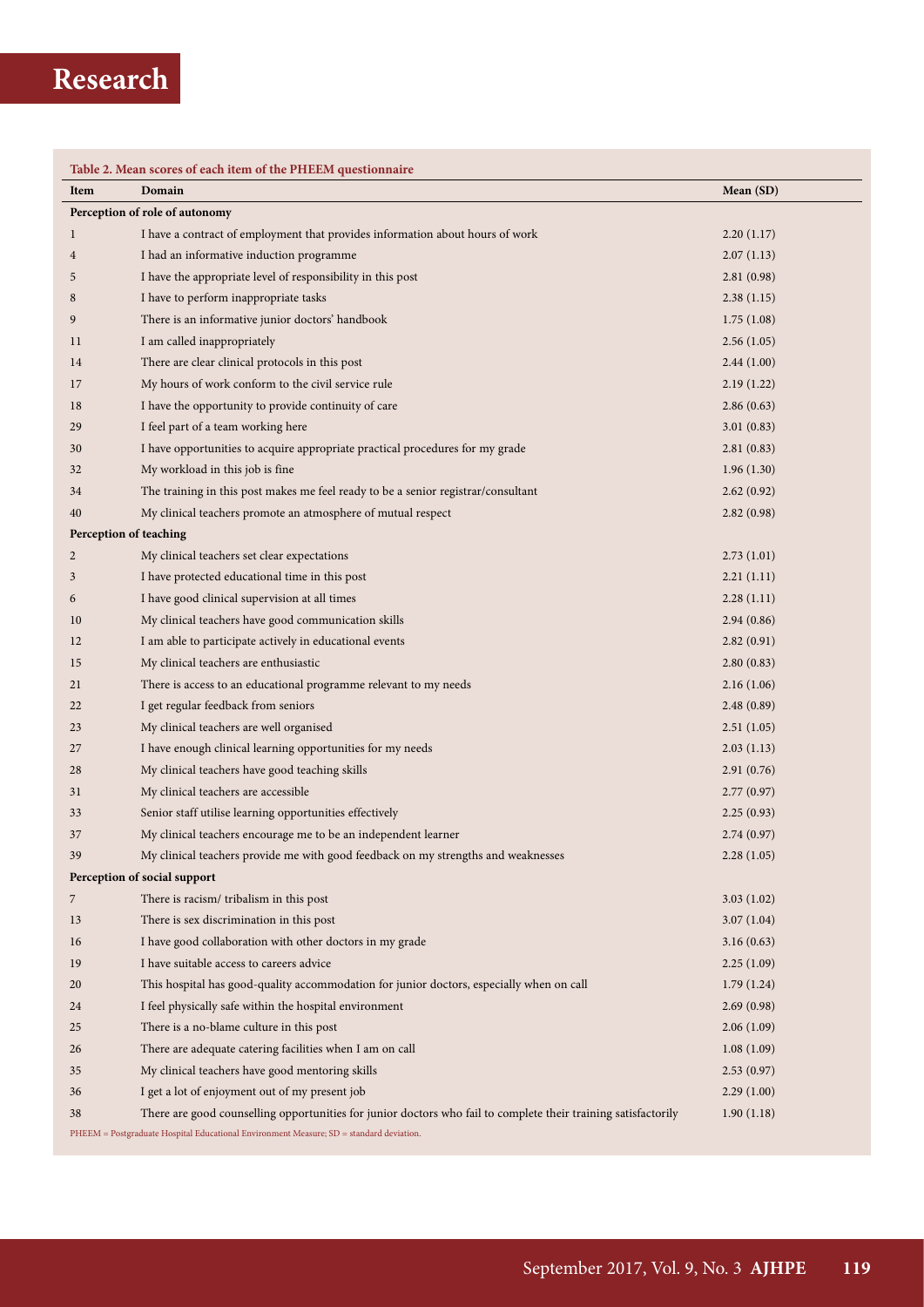|                        | Table 3. Subscale and overall PHEEM scores of the different specialties                                                                                                                             |                   |                     |       |                |                  |         |                |                    |            |             |              |
|------------------------|-----------------------------------------------------------------------------------------------------------------------------------------------------------------------------------------------------|-------------------|---------------------|-------|----------------|------------------|---------|----------------|--------------------|------------|-------------|--------------|
| Score                  | Assessment                                                                                                                                                                                          | Dental<br>surgery | Medi-<br>$\rm cine$ | O & G | Patho-<br>logy | Paediat-<br>rics | Surgery | Radio-<br>logy | Ophthal-<br>mology | <b>ENT</b> | <b>GOPD</b> | Mean<br>(SD) |
|                        | Perception of role of autonomy                                                                                                                                                                      |                   |                     |       |                |                  |         |                |                    |            |             |              |
|                        |                                                                                                                                                                                                     |                   |                     |       |                |                  |         |                |                    |            |             |              |
| $0 - 14$               | Very poor                                                                                                                                                                                           |                   |                     |       |                |                  |         |                |                    |            |             |              |
| $15 - 28$              | A negative view of<br>one's role                                                                                                                                                                    |                   |                     |       |                |                  |         |                |                    |            |             |              |
| $29 - 42$              | A more positive                                                                                                                                                                                     |                   |                     |       |                |                  |         |                |                    |            |             | 34.5         |
|                        | perception of one's<br>job                                                                                                                                                                          | 35.1              | 30.4                | 36.0  | 38.1           | 32.2             | 32.2    | 40.6           | 36.5               | 32.7       | 32.9        | (7.3)        |
| $43 - 56$              | Excellent                                                                                                                                                                                           |                   |                     |       |                |                  |         |                |                    |            |             |              |
|                        | perception of one's<br>job                                                                                                                                                                          |                   |                     |       |                |                  |         |                |                    |            |             |              |
| Perception of teaching |                                                                                                                                                                                                     |                   |                     |       |                |                  |         |                |                    |            |             |              |
| $0 - 15$               | Very poor                                                                                                                                                                                           |                   |                     |       |                |                  |         |                |                    |            |             |              |
| $16 - 30$              | In need of some<br>training                                                                                                                                                                         |                   |                     |       |                |                  |         |                |                    |            |             |              |
| $31 - 45$              | Moving in the                                                                                                                                                                                       | 38.3              | 34.0                | 39.4  | 40.9           | 33.8             | 40.4    | 44.2           | 41.0               | 40.3       | 33.9        | 37.9         |
|                        | right direction                                                                                                                                                                                     |                   |                     |       |                |                  |         |                |                    |            |             | (8.8)        |
| $46 - 60$              | Model teachers                                                                                                                                                                                      |                   |                     |       |                |                  |         |                |                    |            |             |              |
|                        | Perception of social support                                                                                                                                                                        |                   |                     |       |                |                  |         |                |                    |            |             |              |
| $0 - 11$               | Not existent                                                                                                                                                                                        |                   |                     |       |                |                  |         |                |                    |            |             |              |
| $12 - 22$              | Not a pleasant                                                                                                                                                                                      |                   |                     |       |                |                  |         |                |                    |            |             |              |
|                        | place                                                                                                                                                                                               |                   |                     |       |                |                  |         |                |                    |            |             | 25.8         |
| $23 - 33$              | More pros than<br>cons                                                                                                                                                                              | 26.9              | 24.4                | 24.2  | 25.1           | 24.1             | 26.6    | 30.3           | 27.5               | 29.0       | 23.8        | (5.6)        |
| $34 - 44$              | A good supportive<br>environment                                                                                                                                                                    |                   |                     |       |                |                  |         |                |                    |            |             |              |
| Overall                |                                                                                                                                                                                                     |                   |                     |       |                |                  |         |                |                    |            |             |              |
| $0 - 40$               | Very poor                                                                                                                                                                                           |                   |                     |       |                |                  |         |                |                    |            |             |              |
| $41 - 80$              | Plenty of                                                                                                                                                                                           |                   |                     |       |                |                  |         |                |                    |            |             |              |
|                        | problems                                                                                                                                                                                            |                   |                     |       |                |                  |         |                |                    |            |             |              |
| $80 - 120$             | More positive                                                                                                                                                                                       | 100.3             | 88.8                | 99.6  | 104.1          | 90.1             | 99.2    | 115.1          | 105                | 102        | 90.6        | 98.3         |
|                        | than negative                                                                                                                                                                                       |                   |                     |       |                |                  |         |                |                    |            |             | (20.0)       |
| $121 - 160$            | Excellent                                                                                                                                                                                           |                   |                     |       |                |                  |         |                |                    |            |             |              |
|                        | PHFFM = Postgraduate Hospital Educational Environment Measure: $\Omega$ & G = obstetrics and gynaecology: ENT = ear, nose and throat: GOPD = general outpatient department: SD = standard deviation |                   |                     |       |                |                  |         |                |                    |            |             |              |

#### **Table 3. Subscale and overall PHEEM scores of the different specialties**

PHEEM = Postgraduate Hospital Educational Environment Measure; O & G = obstetrics and gynaecology; ENT = ear, nose and throat; GOPD = general outpatient department; SD = standard deviation.

| Table 4. Items rated below average by the different specialties |                              |  |  |
|-----------------------------------------------------------------|------------------------------|--|--|
| Specialty                                                       | Items with scores $\leq 2.0$ |  |  |
| Dental surgery                                                  | -                            |  |  |
| Ear, nose and throat                                            | 17, 20                       |  |  |
| General outpatient department                                   | 20                           |  |  |
| Medicine                                                        | 20, 25                       |  |  |
| Obstetrics and gynaecology                                      | 17, 19, 20, 32               |  |  |
| Ophthalmology                                                   |                              |  |  |
| Paediatrics                                                     | 20, 23, 25, 36               |  |  |
| Pathology                                                       | 20, 25                       |  |  |
| Radiology                                                       | 20                           |  |  |
| Surgery                                                         | 17                           |  |  |
|                                                                 |                              |  |  |

have good collaboration with other junior doctors'). The majority of the items (31 of 40) had mean scores between 2 and 3, with only four items scoring >3 (7, 13, 16 and 29). These results highlight that the majority of the areas in the learning environment need improvement. However, it is also good to know that the areas where the junior doctors were most satisfied with their environment border on racism and tribalism, sex discrimination, collaboration with other junior doctors and sense of belonging to a team. In a study by Vieira,  $\left| \begin{array}{c} 115 \\ 1 \end{array} \right|$  it was noted that the residents also had a positive perception of the learning environment in terms of gender and racism. Clapham *et al.*<sup>[16]</sup> reported similar findings in a small sample of intensivecare residents in a hospital in the UK.

Weaknesses identified in the environment, as indicated by a mean score of  $\leq$ 2, appeared in five items (9, 20, 26, 32 and 38). This signifies that there was no information booklet available for junior doctors to orientate them with regard to the postgraduate programme. Moreover, other weaknesses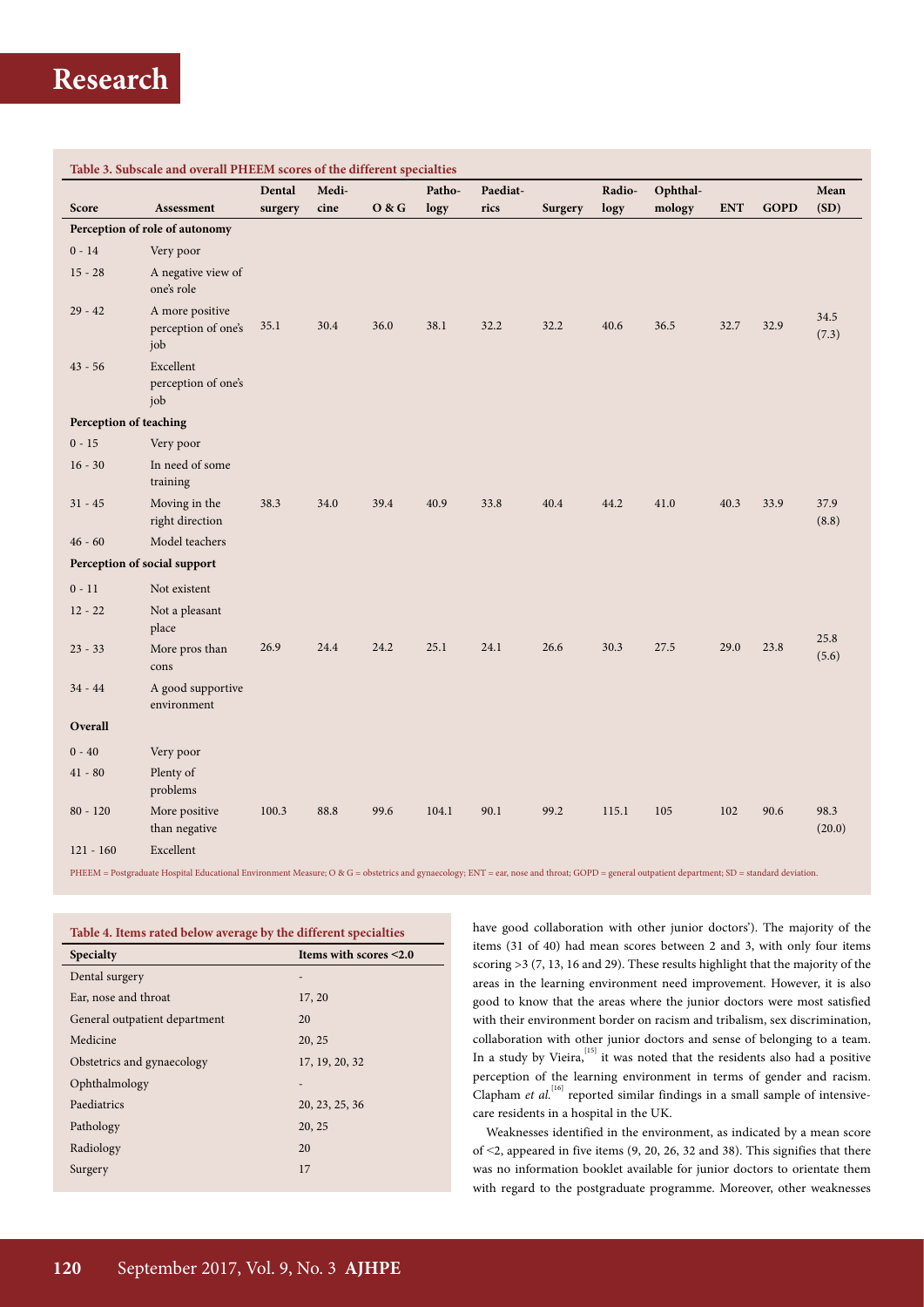#### **Table 5. Analysis of the differences in item scores among the specialties**

| Item number | <b>Statement</b>                                                                  | F-value | $p$ -value |
|-------------|-----------------------------------------------------------------------------------|---------|------------|
| 5           | I have the appropriate level of responsibility in this post                       | 2.545   | 0.011      |
| 9           | There is an informative junior doctors' handbook                                  | 3.096   | 0.003      |
| 14          | There are clear clinical protocols in this post                                   | 3.551   | 0.001      |
| 17          | My hours of work conform to the civil service rule                                | 3.023   | 0.003      |
| 26          | There are adequate catering facilities when I am on call                          | 2.498   | 0.013      |
| 32          | My workload in this job is fine                                                   | 5.559   | < 0.001    |
| 35          | My clinical teachers have good mentoring skills                                   | 2.489   | 0.013      |
| 39          | My clinical teachers provide me with good feedback on my strengths and weaknesses | 1.999   | 0.047      |

were: inadequate accommodation and catering facilities when on call, excessive workload and absence of good counselling opportunities. Vieira<sup>[15]</sup> reported low scores in four of these areas, suggesting lack of professional and personal support in the learning environment. Similarly, Al-Sheikh *et al*. [14] reported the lowest scores for catering, housing, information and guidance. The absence of adequate orientation of junior doctors at the beginning of their training, as seen with the low score for item 9, may have an effect on their learning, as this could result in difficulties in making informed choices in career paths from peculiarities of the different clinical rotations. An information handbook detailing the job description for every member of the health team could reduce the possibility of exploitation.

It is interesting to note that three of these items (20, 26 and 38) are in the domain of the perception of social support. The results of these items revealed that the educational environment is weak in the area of social support. There was general agreement among the departments with regard to item 20 ('This hospital has good-quality accommodation for junior doctors, especially when on call') as 9 of the 10 specialties scored it ˂2.0 (Table 4). These three items in the social support domain, and the low score for item 32 ('My workload in this job is fine'), may support the association between the residency training programme and stress, depression and burnout, which are thought to be mainly due to excessive working hours, sleep deprivation, challenging patients and an aggressive and challenging work environment.  $\overline{17}$  To improve the learning environment of the doctors in this study, attention should be given to the following focus areas: developing and providing the junior doctors with an information handbook, improving the quality of the accommodation, improving the catering facilities, finding a way to reduce the workload, and providing counselling for the junior doctors if needed. Lleras and Durante,  $^{[20]}$  in a recent study, found a significant negative correlation between the educational environment and burnout among resident doctors, using PHEEM and Maslach Burnout Inventory questionnaires. The approach to reducing burnout in residents should include other components of the working environment, as a reduction in the workload alone has been found to be unsuccessful.<sup>[21]</sup>

Analysis of the overall scores and subscale scores for level of training, gender and specialty department revealed no significant difference in the overall and subscale scores. Khoja<sup>[22]</sup> reported a significantly better perception of the learning environment by the junior doctors in their last year of training compared with those in the first 3 years. Possible reasons were reduced workload, greater contact time with their trainers, and increased supervision and feedback from their trainers. However, Clapham et al.<sup>[16]</sup> found that senior house officers scored the learning environment better

than other junior doctors who are ahead of them in training. Boor *et al.*,<sup>[6]</sup> with similar results as Clapham et al.,<sup>[16]</sup> explained that the house officers and senior house officers may have a better perception of the learning environment, as they have lesser responsibilities and stress compared with those faced by other junior doctors who are ahead of them in training. The differences noted in the results of the abovementioned studies may be due to varying regulations regarding duties and workload for the levels of trainees in different institutions. Kanashiro *et al*., [23] as in the current study, did not find significant differences in the perception of the learning environment among the house officers, senior house officers and the other junior doctors who are ahead of them in training level. However, the authors noted significant gender differences in the scores. Our study and other studies  $\frac{12-14}{12-14}$  did not find significant gender differences in PHEEM scores.

Although all the specialties or departments were in the same hospital, there was a significant difference in their perceptions of some aspects of the learning environment, as seen, for example, with items 9, 17, and 32, where the junior doctors in dental surgery, internal medicine, ophthalmology, radiology, paediatrics and obstetrics and gynaecology had significantly different perceptions, respectively, than their counterparts in other specialties. These differences may reflect variations in the organisation and use of set protocols in the departments, as well as staff strength and workload assigned to individuals. Some specialties may make increased demands on the time of the junior doctors. This may explain why junior doctors in paediatrics and obstetrics and gynaecology reported a significantly greater level of disagreement with their workload. Algaidi<sup>[24]</sup> also noted differences in the perceptions of the learning environment among specialties in the same hospital, where he reported a significantly better perception of the learning environment by the junior doctors in general surgery compared with those in internal medicine. According to Algaidi,<sup>[24]</sup> this is an indication that the learning environment in each department is as important as the general hospital environment, which may have significant effects on the quality of the learning environment.

### **Conclusion**

This study has identified areas of strengths and weaknesses in the hospital educational environment and the 10 individual specialty departments in the same hospital. Interventions in the areas of weaknesses identified should be implemented and followed up with regular assessments of the educational environment using PHEEM as a means of quality control. Although this study presented findings from only one hospital, the results could assist other curriculum developers in the country's postgraduate medical training programmes in assessing their learning environment, making comparisons